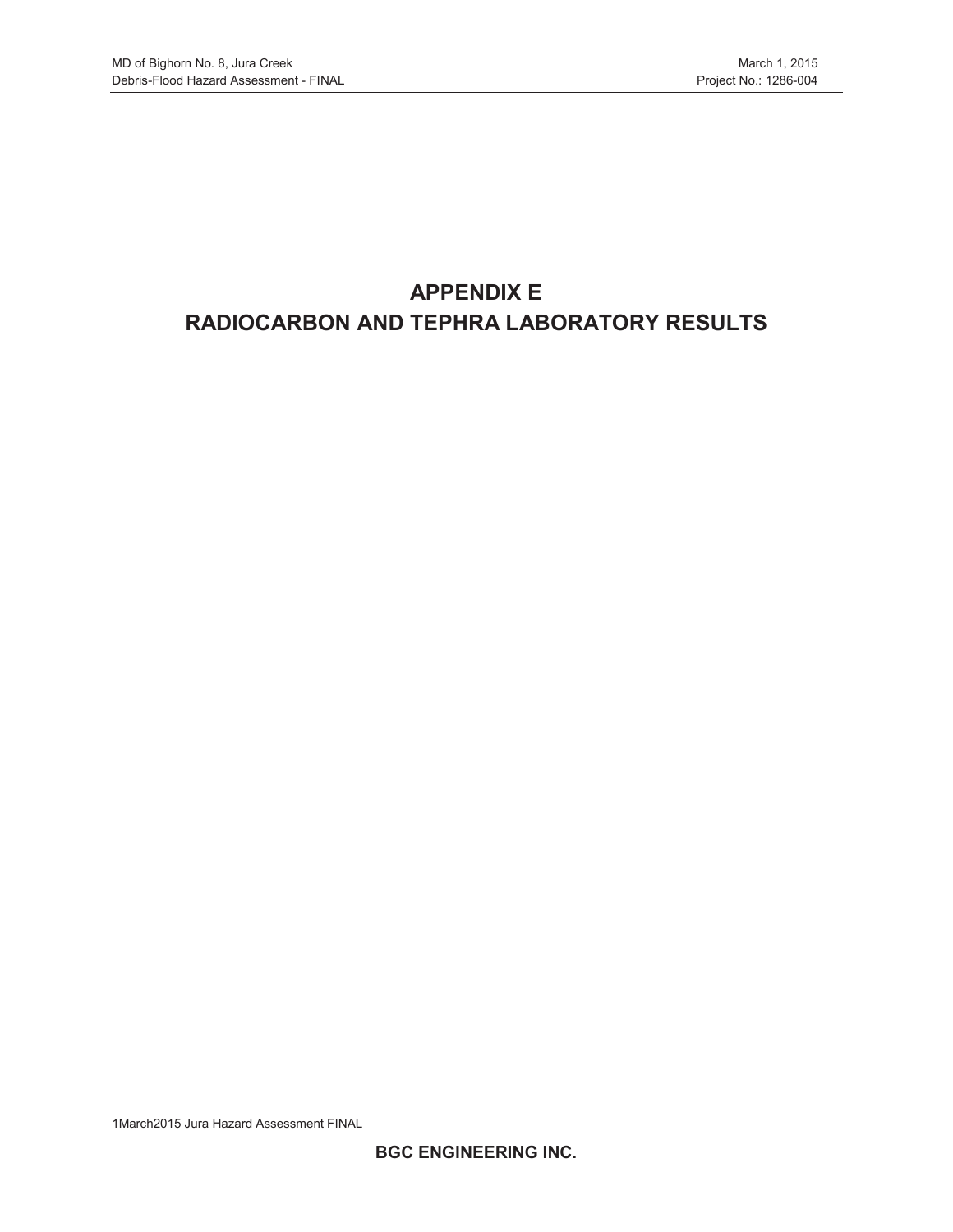|  |  |  |  |  | Table E-1. Summary of samples sent to Beta Analytic for laboratory testing. |
|--|--|--|--|--|-----------------------------------------------------------------------------|
|--|--|--|--|--|-----------------------------------------------------------------------------|

| <b>Field Sample ID</b>   | <b>Sample Type</b> | Laboratory           | <b>Analysis</b>  | <b>Beta ID</b> | <b>Test Pit</b> |
|--------------------------|--------------------|----------------------|------------------|----------------|-----------------|
| $JC-TP-4$                | Organic            | <b>Beta Analytic</b> | AMS <sup>1</sup> | 382779         | 4               |
| $J-TP-5$                 | Organic            | <b>Beta Analytic</b> | <b>AMS</b>       | 382395         | 5               |
| $J-TP-8$                 | Organic            | <b>Beta Analytic</b> | <b>AMS</b>       | 382392         | 8               |
| $J-TP-16$                | Organic            | <b>Beta Analytic</b> | <b>AMS</b>       | 382391         | 16              |
| J-TP-18                  | Organic            | <b>Beta Analytic</b> | <b>AMS</b>       | 382390         | WP <sub>1</sub> |
| JC-WP-CD-1 Unit 4        | Organic            | <b>Beta Analytic</b> | <b>AMS</b>       | 382389         | WP <sub>1</sub> |
| JC-WP-CD-1 Unit 8        | Organic            | <b>Beta Analytic</b> | <b>AMS</b>       | 382388         | WP <sub>1</sub> |
| JC-WP-CD-1 Unit 11       | Organic            | <b>Beta Analytic</b> | <b>AMS</b>       | 382778         | WP <sub>1</sub> |
| J-TP-21 1.6mbgs Paleosol | Organic            | <b>Beta Analytic</b> | <b>AMS</b>       | 382384         | 21              |
| J-TP-21 1.6mbgs Charcoal | Organic            | <b>Beta Analytic</b> | <b>AMS</b>       | 382386         | 21              |
| J-TP-21 2.2mbgs          | Organic            | <b>Beta Analytic</b> | <b>AMS</b>       | 382394         | 21              |
| J-TP-21 2.4mbgs Tephra   | Organic            | <b>Beta Analytic</b> | <b>AMS</b>       | 382393         | 21              |
| J-TP-21 2.4mbgs Charcoal | Organic            | <b>Beta Analytic</b> | <b>AMS</b>       | 381986         | 21              |

1 Accelerator Mass Spectrometer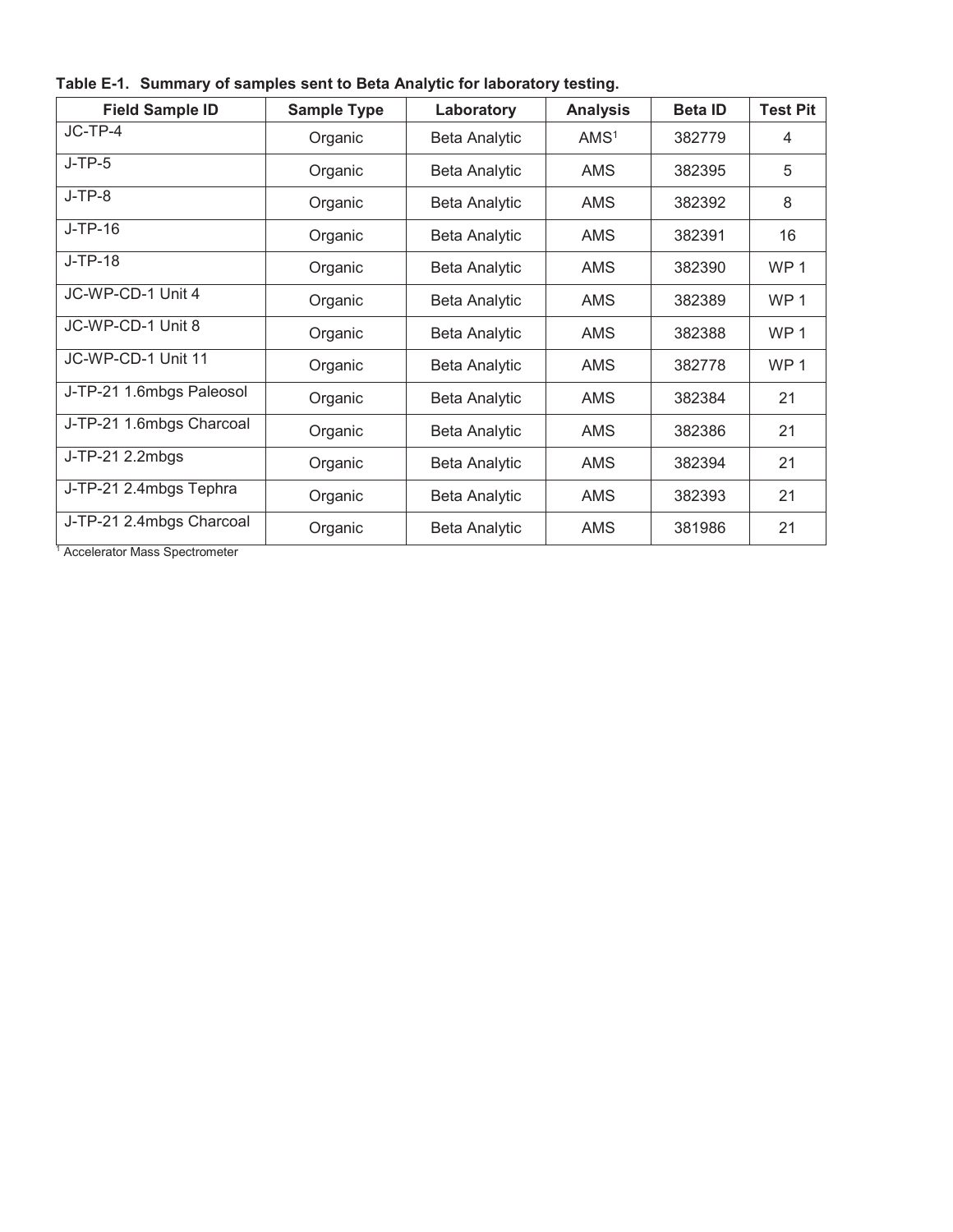DR. M.A. TAMERS and MR. D.G. HOOD

4985 S.W. 74 COURT MIAMI, FLORIDA, USA 33155 PH: 305-667-5167 FAX:305-663-0964 beta@radiocarbon.com

# **REPORT OF RADIOCARBON DATING ANALYSES**

**BETA** 

Mr. Casey Dowling Report Date:  $7/25/2014$ 

BGC Engineering, Inc. Material Received:  $7/7/2014$ 

| Measured        | 13C/12C                                                                                                                                                                                                                                                                                                                                          | Conventional                                                                                                                                                                                                                                                                                                                                                                                                                                                                                                                                                                       |
|-----------------|--------------------------------------------------------------------------------------------------------------------------------------------------------------------------------------------------------------------------------------------------------------------------------------------------------------------------------------------------|------------------------------------------------------------------------------------------------------------------------------------------------------------------------------------------------------------------------------------------------------------------------------------------------------------------------------------------------------------------------------------------------------------------------------------------------------------------------------------------------------------------------------------------------------------------------------------|
|                 |                                                                                                                                                                                                                                                                                                                                                  | Radiocarbon Age(*)                                                                                                                                                                                                                                                                                                                                                                                                                                                                                                                                                                 |
| $1190 + -30 BP$ | $-19.6 \frac{\omega}{200}$                                                                                                                                                                                                                                                                                                                       | $1280 + -30$ BP                                                                                                                                                                                                                                                                                                                                                                                                                                                                                                                                                                    |
|                 |                                                                                                                                                                                                                                                                                                                                                  |                                                                                                                                                                                                                                                                                                                                                                                                                                                                                                                                                                                    |
| $70 + -30$ BP   | $-23.2 \frac{\pi}{900}$                                                                                                                                                                                                                                                                                                                          | $100 + (-30)$ BP                                                                                                                                                                                                                                                                                                                                                                                                                                                                                                                                                                   |
|                 |                                                                                                                                                                                                                                                                                                                                                  |                                                                                                                                                                                                                                                                                                                                                                                                                                                                                                                                                                                    |
|                 |                                                                                                                                                                                                                                                                                                                                                  |                                                                                                                                                                                                                                                                                                                                                                                                                                                                                                                                                                                    |
|                 |                                                                                                                                                                                                                                                                                                                                                  |                                                                                                                                                                                                                                                                                                                                                                                                                                                                                                                                                                                    |
| $230 + 30$ BP   | $-26.1 \frac{\omega}{\omega}$                                                                                                                                                                                                                                                                                                                    | $210 + -30$ BP                                                                                                                                                                                                                                                                                                                                                                                                                                                                                                                                                                     |
|                 |                                                                                                                                                                                                                                                                                                                                                  |                                                                                                                                                                                                                                                                                                                                                                                                                                                                                                                                                                                    |
|                 |                                                                                                                                                                                                                                                                                                                                                  |                                                                                                                                                                                                                                                                                                                                                                                                                                                                                                                                                                                    |
| $2420 + -30 BP$ | $-23.6 \frac{0}{00}$                                                                                                                                                                                                                                                                                                                             | $2440 + -30$ BP                                                                                                                                                                                                                                                                                                                                                                                                                                                                                                                                                                    |
|                 |                                                                                                                                                                                                                                                                                                                                                  |                                                                                                                                                                                                                                                                                                                                                                                                                                                                                                                                                                                    |
|                 |                                                                                                                                                                                                                                                                                                                                                  |                                                                                                                                                                                                                                                                                                                                                                                                                                                                                                                                                                                    |
|                 | Radiocarbon Age<br>ANALYSIS: AMS-Standard delivery<br>ANALYSIS: AMS-Standard delivery<br>MATERIAL/PRETREATMENT : (charred material): acid/alkali/acid<br>ANALYSIS : AMS-Standard delivery<br>MATERIAL/PRETREATMENT : (wood): acid/alkali/acid<br>ANALYSIS: AMS-Standard delivery<br>MATERIAL/PRETREATMENT : (charred material): acid/alkali/acid | Ratio<br>MATERIAL/PRETREATMENT : (bone collagen): collagen extraction: with alkali<br>Cal AD 665 to 775 (Cal BP 1285 to 1175)<br>Cal AD 1680 to 1735 (Cal BP 270 to 215) and Cal AD 1755 to 1760 (Cal BP 195 to 190) and<br>Cal AD 1800 to 1935 (Cal BP 150 to 15) and Post AD 1950 (Post BP 0)<br>Cal AD 1645 to 1685 (Cal BP 305 to 265) and Cal AD 1735 to 1805 (Cal BP 215 to 145) and<br>Cal AD 1930 to Post 1950 (Cal BP 20 to Post 0)<br>Cal BC 755 to 680 (Cal BP 2705 to 2630) and Cal BC 670 to 610 (Cal BP 2620 to 2560) and Cal<br>BC 595 to 405 (Cal BP 2545 to 2355) |

The Conventional Radiocarbon Age represents the Measured Radiocarbon Age corrected for isotopic fractionation, calculated using the delta 13C. On rare occasion where the Conventional Radiocarbon Age was calculated using an assumed delta 13C, the ratio and the Conventional Radiocarbon Age will be followed by "\* The Conventional Radiocarbon Age is not calendar calibrated. When available, the Calendar Calibrated result is calculated from the Conventional Radiocarbon Age and is listed as the "Two Sigma Calibrated Result" for each sample.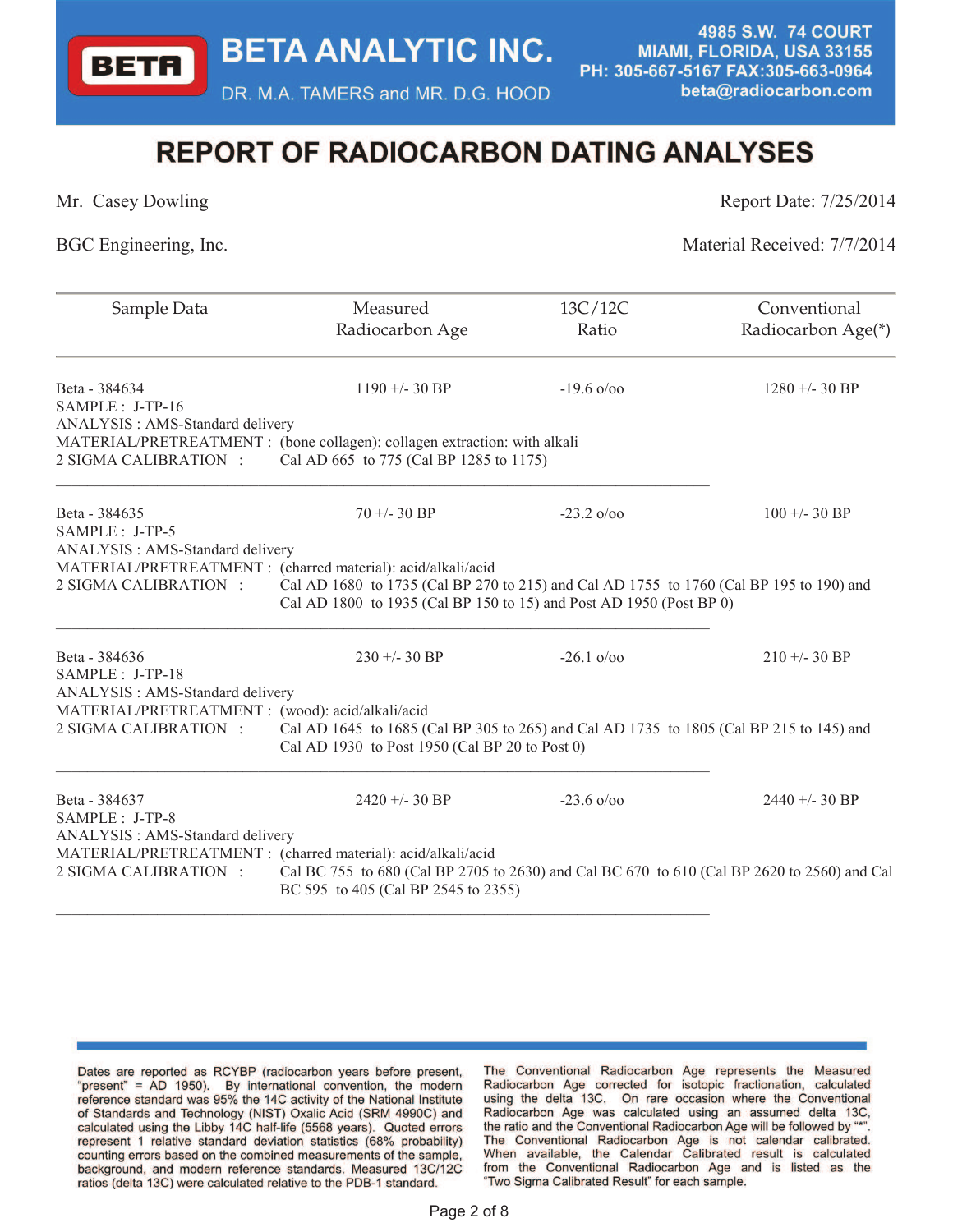DR. M.A. TAMERS and MR. D.G. HOOD

4985 S.W. 74 COURT MIAMI, FLORIDA, USA 33155 PH: 305-667-5167 FAX:305-663-0964 beta@radiocarbon.com

# **REPORT OF RADIOCARBON DATING ANALYSES**

**BETA** 

Mr. Casey Dowling Report Date: 7/25/2014

| Sample Data                                                                                                  | Measured<br>Radiocarbon Age                                                                                                        | 13C/12C<br>Ratio              | Conventional<br>Radiocarbon Age(*) |
|--------------------------------------------------------------------------------------------------------------|------------------------------------------------------------------------------------------------------------------------------------|-------------------------------|------------------------------------|
| Beta - 384638<br>SAMPLE : JC-TP-4                                                                            | $260 + - 30$ BP                                                                                                                    | $-24.1 \frac{\Omega}{\Omega}$ | $270 + -30$ BP                     |
| ANALYSIS: AMS-Standard delivery<br>MATERIAL/PRETREATMENT : (wood): acid/alkali/acid<br>2 SIGMA CALIBRATION : | Cal AD 1520 to 1575 (Cal BP 430 to 375) and Cal AD 1630 to 1665 (Cal BP 320 to 285) and<br>Cal AD 1785 to 1795 (Cal BP 165 to 155) |                               |                                    |

The Conventional Radiocarbon Age represents the Measured Radiocarbon Age corrected for isotopic fractionation, calculated using the delta 13C. On rare occasion where the Conventional Radiocarbon Age was calculated using an assumed delta 13C, the ratio and the Conventional Radiocarbon Age will be followed by "\*" The Conventional Radiocarbon Age is not calendar calibrated. When available, the Calendar Calibrated result is calculated from the Conventional Radiocarbon Age and is listed as the "Two Sigma Calibrated Result" for each sample.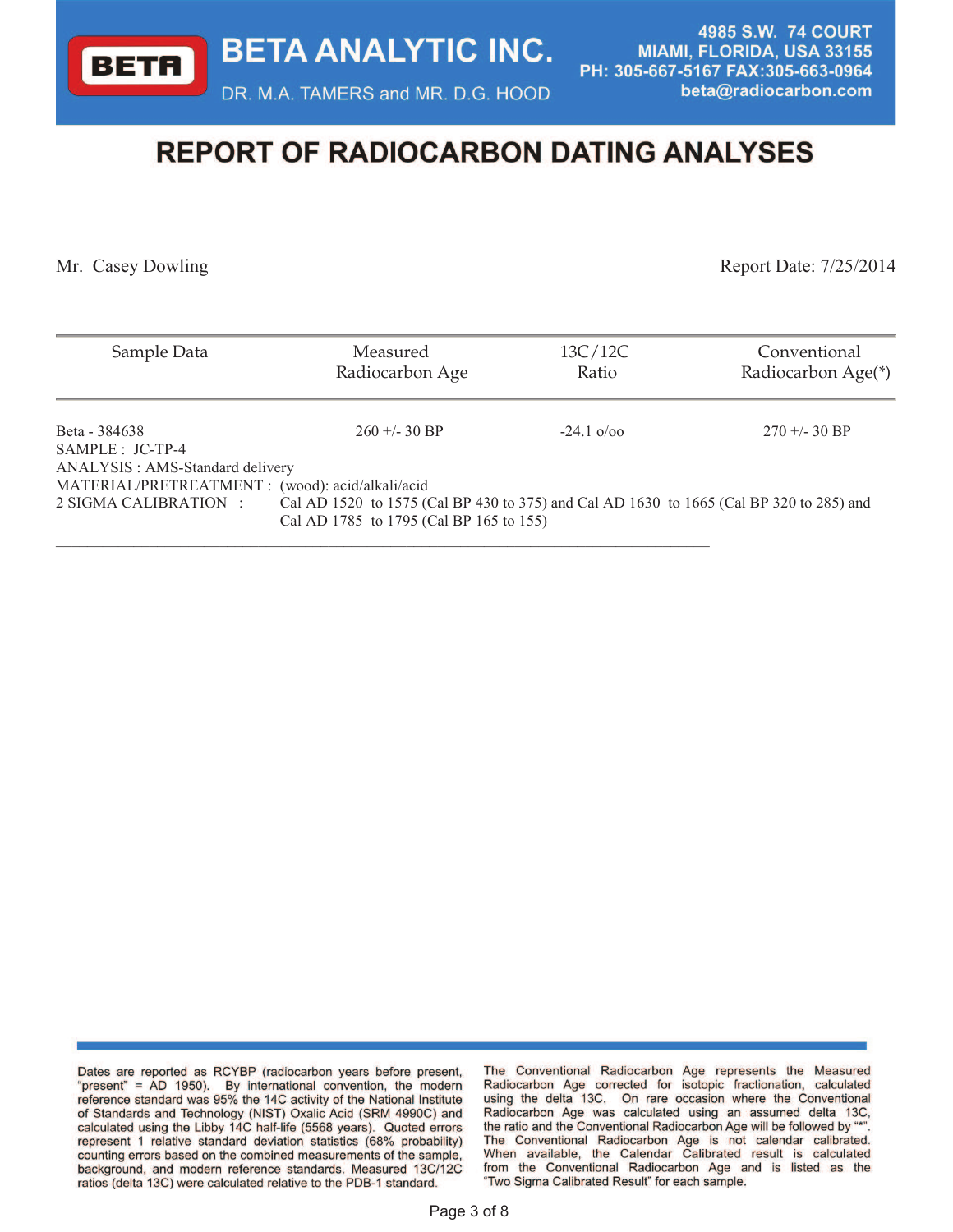DR. M.A. TAMERS and MR. D.G. HOOD

4985 S.W. 74 COURT MIAMI, FLORIDA, USA 33155 PH: 305-667-5167 FAX:305-663-0964 beta@radiocarbon.com

# **REPORT OF RADIOCARBON DATING ANALYSES**

**BETA** 

Mr. Casey Dowling Report Date:  $7/1/2014$ 

BGC Engineering, Inc. Material Received: 6/16/2014

| Sample Data                                                                                                              | Measured<br>Radiocarbon Age                                                             | 13C/12C<br>Ratio       | Conventional<br>Radiocarbon Age(*) |
|--------------------------------------------------------------------------------------------------------------------------|-----------------------------------------------------------------------------------------|------------------------|------------------------------------|
| Beta - 383171<br>SAMPLE : JC-WP-CD-1 Unit 8<br>ANALYSIS: AMS-Standard delivery                                           | $2520 + -30$ BP                                                                         | $-25.5 \text{ o} / 00$ | $2510 + -30$ BP                    |
| MATERIAL/PRETREATMENT : (organic sediment): acid washes<br>2 SIGMA CALIBRATION :                                         | Cal BC 790 to 540 (Cal BP 2740 to 2490)                                                 |                        |                                    |
| Beta - 383172<br>SAMPLE : JC-WP-CD-1 Unit 11<br>ANALYSIS: AMS-Standard delivery                                          | $2990 + -30$ BP                                                                         | $-24.8 \text{ o} / 00$ | $2990 + -30$ BP                    |
| MATERIAL/PRETREATMENT : (organic sediment): acid washes                                                                  |                                                                                         |                        |                                    |
| 2 SIGMA CALIBRATION :                                                                                                    | Cal BC 1365 to 1360 (Cal BP 3315 to 3310) and Cal BC 1290 to 1120 (Cal BP 3240 to 3070) |                        |                                    |
| Beta - 383173<br>SAMPLE : JC-WP-CD-1 Unit 4                                                                              | $1260 + -30$ BP                                                                         | $-26.5 \text{ o} / 00$ | $1240 + -30$ BP                    |
| ANALYSIS: AMS-Standard delivery<br>MATERIAL/PRETREATMENT : (charred material): acid/alkali/acid<br>2 SIGMA CALIBRATION : | Cal AD 680 to 880 (Cal BP 1270 to 1070)                                                 |                        |                                    |

Dates are reported as RCYBP (radiocarbon years before present, "present" = AD 1950). By international convention, the modern reference standard was 95% the 14C activity of the National Institute of Standards and Technology (NIST) Oxalic Acid (SRM 4990C) and calculated using the Libby 14C half-life (5568 years). Quoted errors represent 1 relative standard deviation statistics (68% probability) counting errors based on the combined measurements of the sample, background, and modern reference standards. Measured 13C/12C ratios (delta 13C) were calculated relative to the PDB-1 standard.

The Conventional Radiocarbon Age represents the Measured Radiocarbon Age corrected for isotopic fractionation, calculated using the delta 13C. On rare occasion where the Conventional Radiocarbon Age was calculated using an assumed delta 13C, the ratio and the Conventional Radiocarbon Age will be followed by "\* The Conventional Radiocarbon Age is not calendar calibrated. When available, the Calendar Calibrated result is calculated from the Conventional Radiocarbon Age and is listed as the "Two Sigma Calibrated Result" for each sample.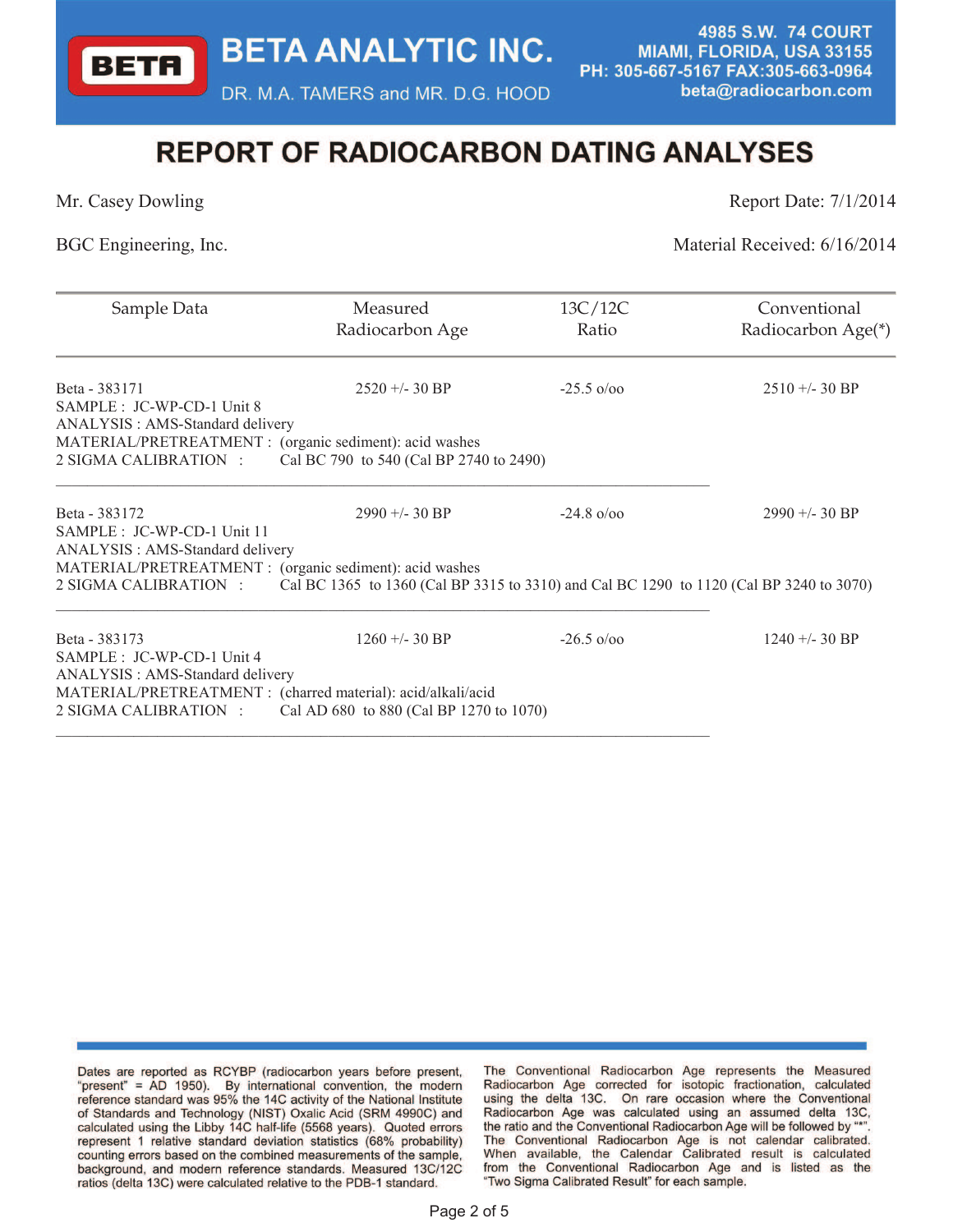DR. M.A. TAMERS and MR. D.G. HOOD

4985 S.W. 74 COURT MIAMI, FLORIDA, USA 33155 PH: 305-667-5167 FAX:305-663-0964 beta@radiocarbon.com

# **REPORT OF RADIOCARBON DATING ANALYSES**

**BETA** 

Mr. Casey Dowling Report Date: 6/24/2014

| Sample Data                                                                                        | Measured<br>Radiocarbon Age                                                                                                              | 13C/12C<br>Ratio              | Conventional<br>Radiocarbon Age(*) |
|----------------------------------------------------------------------------------------------------|------------------------------------------------------------------------------------------------------------------------------------------|-------------------------------|------------------------------------|
| Beta - 382782<br>SAMPLE : HC-TP-8-3 1.1 mbgs<br>ANALYSIS: AMS-Standard delivery                    | $2120 + -30$ BP                                                                                                                          | $-16.5 \text{ o} / 00$        | $2260 + -30$ BP                    |
| MATERIAL/PRETREATMENT : (bone collagen): collagen extraction: with alkali<br>2 SIGMA CALIBRATION : | Cal BC 395 to 350 (Cal BP 2345 to 2300) and Cal BC 305 to 210 (Cal BP 2255 to 2160)                                                      |                               |                                    |
| Beta - 382783<br>SAMPLE : HC-TP-8-4 3.0 mbgs<br>ANALYSIS: AMS-Standard delivery                    | $80 + -30$ BP                                                                                                                            | $-20.7 \frac{\omega}{\omega}$ | $150 + - 30$ BP                    |
| MATERIAL/PRETREATMENT : (bone collagen): collagen extraction: with alkali<br>2 SIGMA CALIBRATION : | Cal AD 1665 to 1785 (Cal BP 285 to 165) and Cal AD 1795 to 1890 (Cal BP 155 to 60) and Cal<br>AD 1905 to Post 1950 (Cal BP 45 to Post 0) |                               |                                    |
| Beta - 382784<br>SAMPLE : J-TP-21 1.6mbgs Charcoal<br>ANALYSIS : AMS-Standard delivery             | $1240 + -30$ BP                                                                                                                          | $-25.3 \text{ o} / 00$        | $1240 + -30$ BP                    |
| MATERIAL/PRETREATMENT : (charred material): acid/alkali/acid<br>2 SIGMA CALIBRATION :              | Cal AD 680 to 880 (Cal BP 1270 to 1070)                                                                                                  |                               |                                    |
| Beta - 382785<br>SAMPLE : J-TP-21 1.6mbgs Paleosol<br>ANALYSIS : AMS-Standard delivery             | $1590 + -30 BP$                                                                                                                          | $-25.1 \text{ o} / 00$        | $1590 + -30$ BP                    |
| MATERIAL/PRETREATMENT : (organic sediment): acid washes<br>2 SIGMA CALIBRATION :                   | Cal AD 400 to 545 (Cal BP 1550 to 1405)                                                                                                  |                               |                                    |

Dates are reported as RCYBP (radiocarbon years before present, "present" = AD 1950). By international convention, the modern reference standard was 95% the 14C activity of the National Institute of Standards and Technology (NIST) Oxalic Acid (SRM 4990C) and calculated using the Libby 14C half-life (5568 years). Quoted errors represent 1 relative standard deviation statistics (68% probability) counting errors based on the combined measurements of the sample, background, and modern reference standards. Measured 13C/12C ratios (delta 13C) were calculated relative to the PDB-1 standard.

The Conventional Radiocarbon Age represents the Measured Radiocarbon Age corrected for isotopic fractionation, calculated using the delta 13C. On rare occasion where the Conventional Radiocarbon Age was calculated using an assumed delta 13C, the ratio and the Conventional Radiocarbon Age will be followed by "\*" The Conventional Radiocarbon Age is not calendar calibrated. When available, the Calendar Calibrated result is calculated from the Conventional Radiocarbon Age and is listed as the "Two Sigma Calibrated Result" for each sample.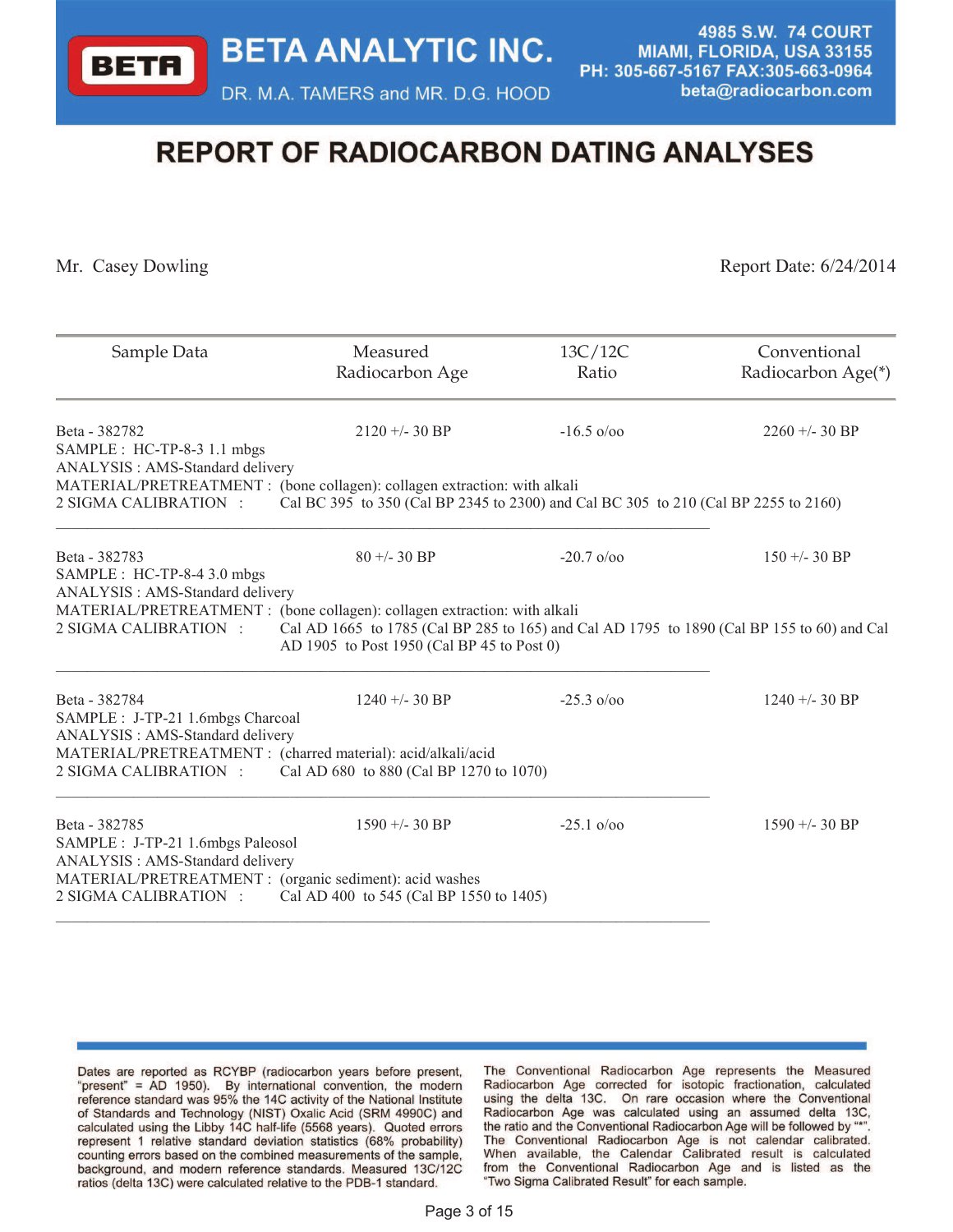DR. M.A. TAMERS and MR. D.G. HOOD

4985 S.W. 74 COURT MIAMI, FLORIDA, USA 33155 PH: 305-667-5167 FAX:305-663-0964 beta@radiocarbon.com

# **REPORT OF RADIOCARBON DATING ANALYSES**

**BETA** 

Mr. Casey Dowling Report Date: 6/24/2014

| Sample Data                                                                                                                                                                                                                                                                                                       | Measured<br>Radiocarbon Age                                                         | 13C/12C<br>Ratio              | Conventional<br>Radiocarbon Age(*) |
|-------------------------------------------------------------------------------------------------------------------------------------------------------------------------------------------------------------------------------------------------------------------------------------------------------------------|-------------------------------------------------------------------------------------|-------------------------------|------------------------------------|
| Beta - 382786<br>SAMPLE : J-TP-21 2.2mbgs<br>ANALYSIS: AMS-Standard delivery                                                                                                                                                                                                                                      | $1740 + -30$ BP                                                                     | $-23.6 \frac{\pi}{9000}$      | $1760 + -30$ BP                    |
| MATERIAL/PRETREATMENT : (charred material): acid/alkali/acid<br>2 SIGMA CALIBRATION :                                                                                                                                                                                                                             | Cal AD 220 to 345 (Cal BP 1730 to 1605) and Cal AD 370 to 375 (Cal BP 1580 to 1575) |                               |                                    |
| Beta - 382787<br>SAMPLE : J-TP-21 2.4mbgs Charcoal<br>ANALYSIS: AMS-Standard delivery<br>MATERIAL/PRETREATMENT : (charred material): acid/alkali/acid<br>2 SIGMA CALIBRATION : Cal AD 380 to 435 (Cal BP 1570 to 1515) and Cal AD 460 to 465 (Cal BP 1490 to 1485) and<br>Cal AD 490 to 535 (Cal BP 1460 to 1415) | $1600 + - 30$ BP                                                                    | $-229000$                     | $1630 + - 30$ BP                   |
| Beta - 382788<br>SAMPLE : J-TP-21 2.4mbgs Tephra<br>ANALYSIS: AMS-Standard delivery<br>MATERIAL/PRETREATMENT : (organic sediment): acid washes<br>2 SIGMA CALIBRATION :                                                                                                                                           | $6670 + -30$ BP<br>Cal BC 5635 to 5545 (Cal BP 7585 to 7495)                        | $-25.0 \frac{\omega}{\omega}$ | $6670 + -30$ BP                    |

Dates are reported as RCYBP (radiocarbon years before present, "present" = AD 1950). By international convention, the modern reference standard was 95% the 14C activity of the National Institute of Standards and Technology (NIST) Oxalic Acid (SRM 4990C) and calculated using the Libby 14C half-life (5568 years). Quoted errors represent 1 relative standard deviation statistics (68% probability) counting errors based on the combined measurements of the sample, background, and modern reference standards. Measured 13C/12C ratios (delta 13C) were calculated relative to the PDB-1 standard.

The Conventional Radiocarbon Age represents the Measured Radiocarbon Age corrected for isotopic fractionation, calculated using the delta 13C. On rare occasion where the Conventional Radiocarbon Age was calculated using an assumed delta 13C, the ratio and the Conventional Radiocarbon Age will be followed by "\*" The Conventional Radiocarbon Age is not calendar calibrated. When available, the Calendar Calibrated result is calculated from the Conventional Radiocarbon Age and is listed as the "Two Sigma Calibrated Result" for each sample.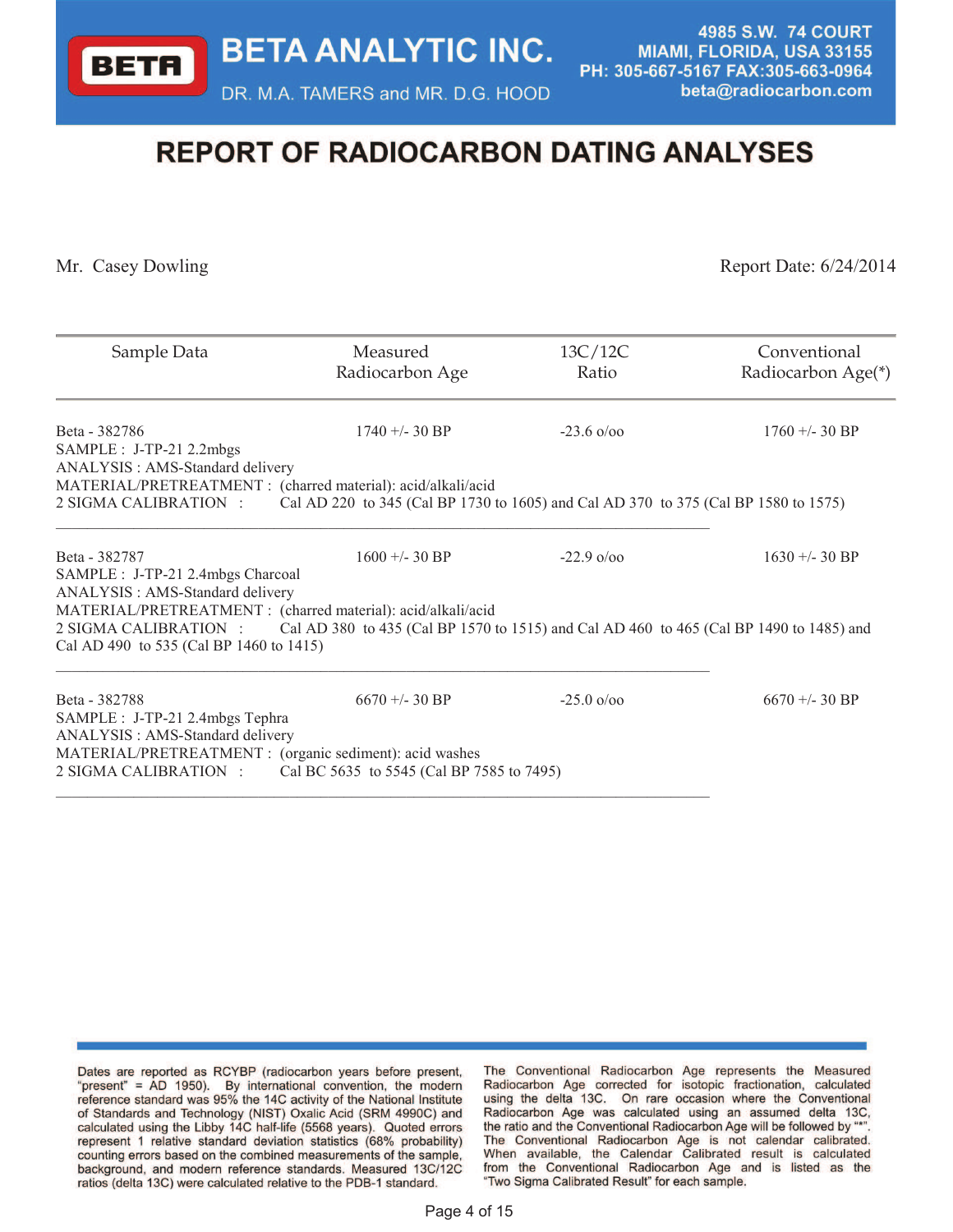(Variables: C13/C12 = -19.6 o/oo : lab. mult = 1)

| <b>Laboratory number</b>                               | <b>Beta-384634</b>                                                               |
|--------------------------------------------------------|----------------------------------------------------------------------------------|
| Conventional radiocarbon age                           | $1280 \pm 30$ BP                                                                 |
| 2 Sigma calibrated result<br>95% probability           | Cal AD 665 to 775 (Cal BP 1285 to 1175)                                          |
| Intercept of radiocarbon age with calibration<br>curve | Cal AD 690 (Cal BP 1260)<br>Cal AD 750 (Cal BP 1200)<br>Cal AD 760 (Cal BP 1190) |

| 1 Sigma calibrated results | Cal AD 675 to 725 (Cal BP 1275 to 1225) |  |  |
|----------------------------|-----------------------------------------|--|--|
| 68% probability            | Cal AD 740 to 770 (Cal BP 1210 to 1180) |  |  |



#### **Database used INTCAL13**

#### **References**

**Mathematics used for calibration scenario**

A Simplified Approach to Calibrating C14 Dates, Talma, A. S., Vogel, J. C., 1993, Radiocarbon 35(2):317-322 **References to INTCAL13 database**

Reimer PJ et al. IntCal13 and Marine13 radiocarbon age calibration curves 0– 50,000 years cal BP. Radiocarbon 55(4):1869– 1887.

# **Beta Analytic Radiocarbon Dating Laboratory**

4985 S.W. 74 Court Miami Florida 33155 USA • Tel: (305)-667-5167 • Fax: (305)-663-0964 • Email: beta@radiocarbon.com

Page 4 of 8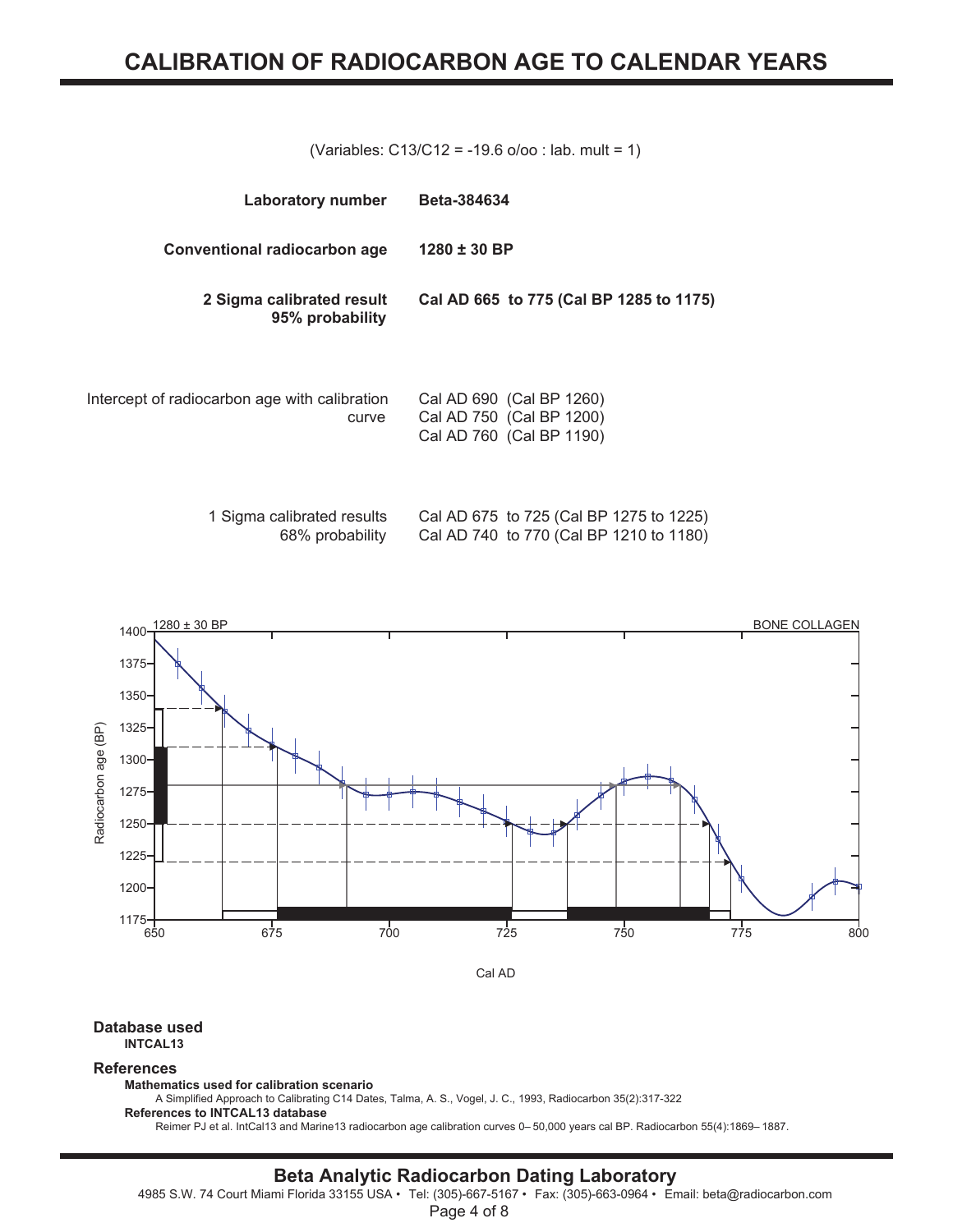# **CALIBRATION OF RADIOCARBON AGE TO CALENDAR YEARS**

| (Variables: $C13/C12 = -23.2$ o/oo : lab. mult = 1)    |                                                                                                                                                                                                |  |
|--------------------------------------------------------|------------------------------------------------------------------------------------------------------------------------------------------------------------------------------------------------|--|
| Laboratory number                                      | <b>Beta-384635</b>                                                                                                                                                                             |  |
| Conventional radiocarbon age                           | $100 \pm 30$ BP                                                                                                                                                                                |  |
| 2 Sigma calibrated result<br>95% probability           | Cal AD 1680 to 1735 (Cal BP 270 to 215)<br>Cal AD 1755 to 1760 (Cal BP 195 to 190)<br>Cal AD 1800 to 1935 (Cal BP 150 to 15)<br>Post AD 1950 (Post BP 0)                                       |  |
| Intercept of radiocarbon age with<br>calibration curve | Cal AD 1710 (Cal BP 240)<br>Cal AD 1720 (Cal BP 230)<br>Cal AD 1825 (Cal BP 125)<br>Cal AD 1830 (Cal BP 120)<br>Cal AD 1890 (Cal BP 60)<br>Cal AD 1910 (Cal BP 40)<br>Post AD 1950 (Post BP 0) |  |
| 1 Sigma calibrated results<br>68% probability          | Cal AD 1690 to 1730 (Cal BP 260 to 220)<br>Cal AD 1810 to 1920 (Cal BP 140 to 30)<br>Post AD 1950 (Post BP 0)                                                                                  |  |



#### **Database used**

**INTCAL13**

#### **References**

**Mathematics used for calibration scenario**

A Simplified Approach to Calibrating C14 Dates, Talma, A. S., Vogel, J. C., 1993, Radiocarbon 35(2):317-322

**References to INTCAL13 database**

Reimer PJ et al. IntCal13 and Marine13 radiocarbon age calibration curves 0– 50,000 years cal BP. Radiocarbon 55(4):1869– 1887.

#### **Beta Analytic Radiocarbon Dating Laboratory**

4985 S.W. 74 Court Miami Florida 33155 USA • Tel: (305)-667-5167 • Fax: (305)-663-0964 • Email: beta@radiocarbon.com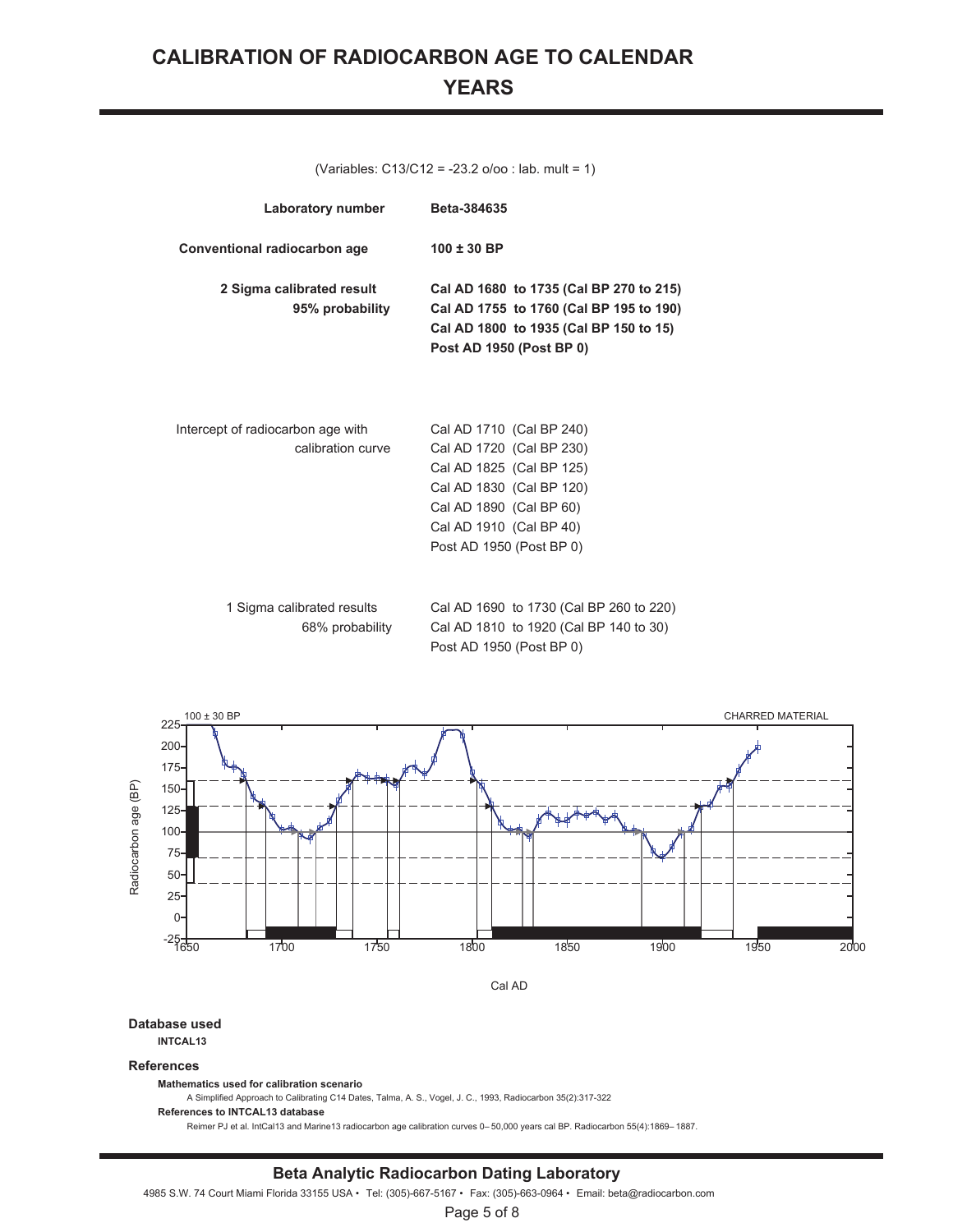# **CALIBRATION OF RADIOCARBON AGE TO CALENDAR YEARS**

(Variables: C13/C12 = -26.1 o/oo : lab. mult = 1)

| Laboratory number                                      | <b>Beta-384636</b>                                                                                                                   |
|--------------------------------------------------------|--------------------------------------------------------------------------------------------------------------------------------------|
| Conventional radiocarbon age                           | $210 \pm 30$ BP                                                                                                                      |
| 2 Sigma calibrated result<br>95% probability           | Cal AD 1645 to 1685 (Cal BP 305 to 265)<br>Cal AD 1735 to 1805 (Cal BP 215 to 145)<br>Cal AD 1930 to Post 1950 (Cal BP 20 to Post 0) |
| Intercept of radiocarbon age with<br>calibration curve | Cal AD 1665 (Cal BP 285)<br>Cal AD 1785 (Cal BP 165)<br>Cal AD 1795 (Cal BP 155)                                                     |
| 1 Sigma calibrated results<br>68% probability          | Cal AD 1655 to 1670 (Cal BP 295 to 280)<br>Cal AD 1780 to 1800 (Cal BP 170 to 150)<br>Cal AD 1940 to Post 1950 (Cal BP 10 to Post 0) |



#### **Database used**

**INTCAL13**

#### **References**

**Mathematics used for calibration scenario**

A Simplified Approach to Calibrating C14 Dates, Talma, A. S., Vogel, J. C., 1993, Radiocarbon 35(2):317-322

**References to INTCAL13 database**

Reimer PJ et al. IntCal13 and Marine13 radiocarbon age calibration curves 0– 50,000 years cal BP. Radiocarbon 55(4):1869– 1887.

#### **Beta Analytic Radiocarbon Dating Laboratory**

4985 S.W. 74 Court Miami Florida 33155 USA • Tel: (305)-667-5167 • Fax: (305)-663-0964 • Email: beta@radiocarbon.com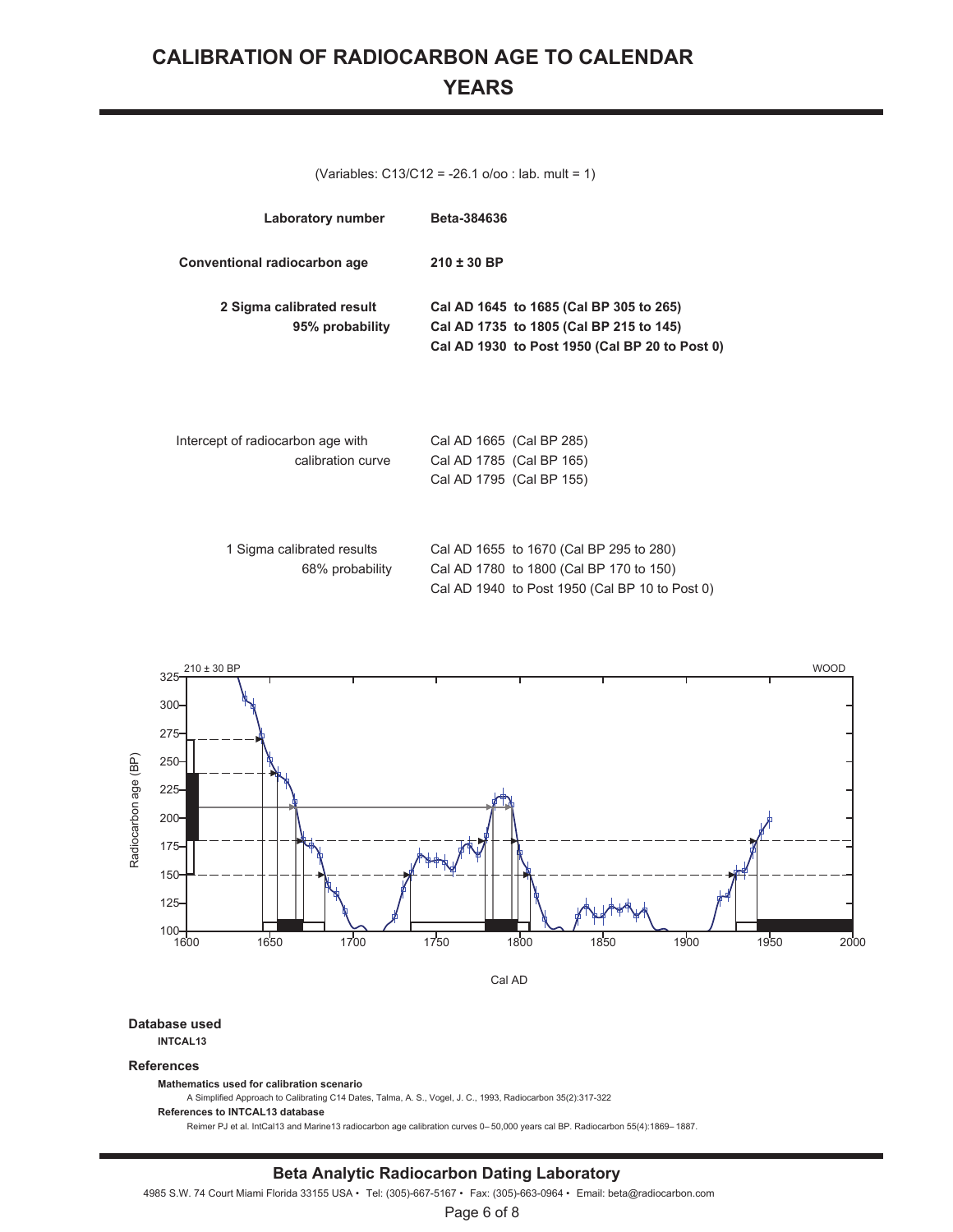(Variables: C13/C12 = -23.6 o/oo : lab. mult = 1)

| <b>Laboratory number</b>                               | <b>Beta-384637</b>                                                                                                            |
|--------------------------------------------------------|-------------------------------------------------------------------------------------------------------------------------------|
| Conventional radiocarbon age                           | $2440 \pm 30$ BP                                                                                                              |
| 2 Sigma calibrated result<br>95% probability           | Cal BC 755 to 680 (Cal BP 2705 to 2630)<br>Cal BC 670 to 610 (Cal BP 2620 to 2560)<br>Cal BC 595 to 405 (Cal BP 2545 to 2355) |
| Intercept of radiocarbon age with calibration<br>curve | Cal BC 535 (Cal BP 2485)<br>Cal BC 525 (Cal BP 2475)<br>Cal BC 520 (Cal BP 2470)                                              |
| 1 Sigma calibrated results<br>68% probability          | Cal BC 735 to 690 (Cal BP 2685 to 2640)<br>Cal BC 660 to 645 (Cal BP 2610 to 2595)<br>Cal BC 545 to 415 (Cal BP 2495 to 2365) |



#### **Database used INTCAL13**

#### **References**

**Mathematics used for calibration scenario**

A Simplified Approach to Calibrating C14 Dates, Talma, A. S., Vogel, J. C., 1993, Radiocarbon 35(2):317-322 **References to INTCAL13 database**

Reimer PJ et al. IntCal13 and Marine13 radiocarbon age calibration curves 0– 50,000 years cal BP. Radiocarbon 55(4):1869– 1887.

# **Beta Analytic Radiocarbon Dating Laboratory**

4985 S.W. 74 Court Miami Florida 33155 USA • Tel: (305)-667-5167 • Fax: (305)-663-0964 • Email: beta@radiocarbon.com

Page 7 of 8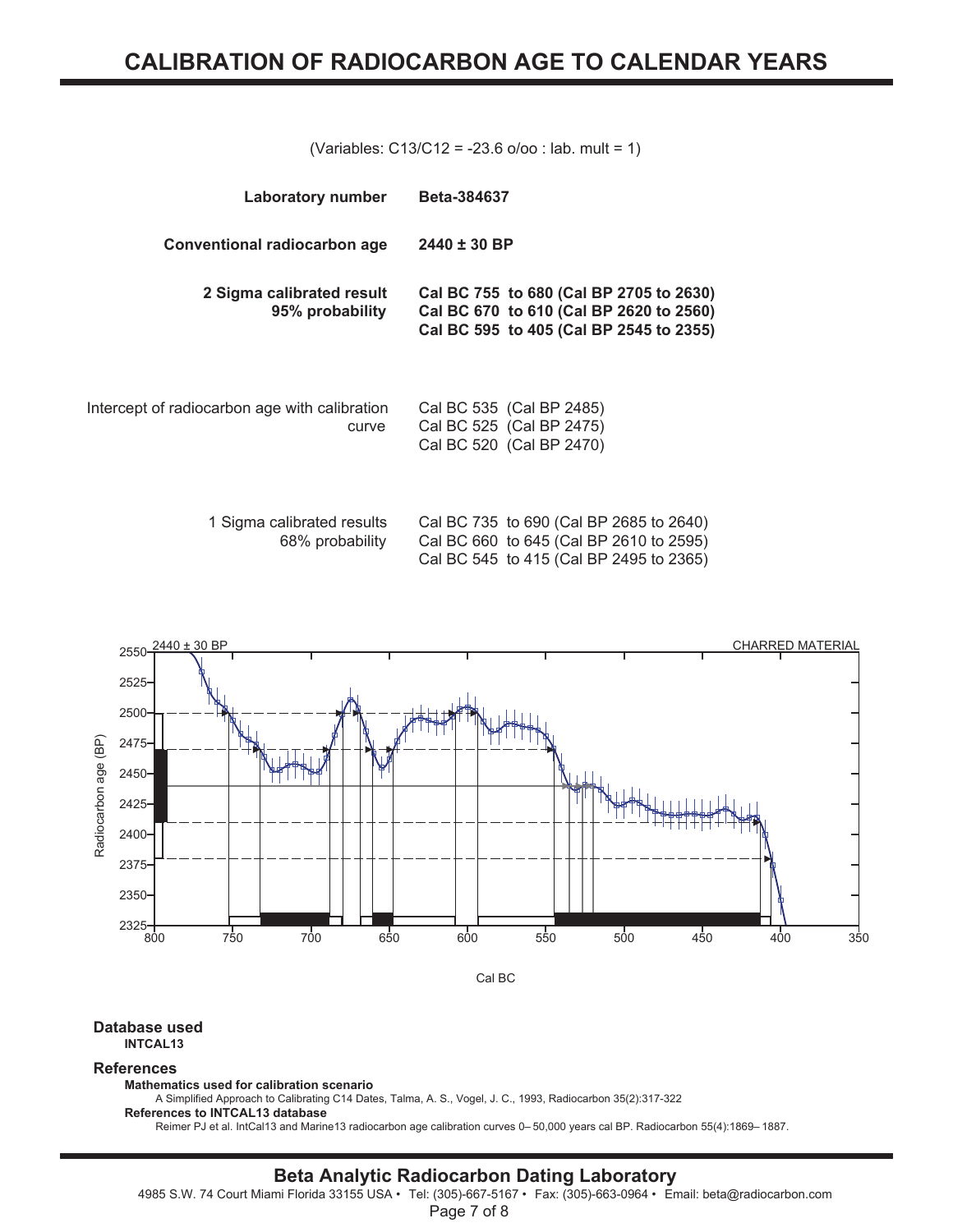(Variables: C13/C12 = -24.1 o/oo : lab. mult = 1)

| Laboratory number                                      | <b>Beta-384638</b>                                                                                                            |
|--------------------------------------------------------|-------------------------------------------------------------------------------------------------------------------------------|
| <b>Conventional radiocarbon age</b>                    | $270 \pm 30$ BP                                                                                                               |
| 2 Sigma calibrated result<br>95% probability           | Cal AD 1520 to 1575 (Cal BP 430 to 375)<br>Cal AD 1630 to 1665 (Cal BP 320 to 285)<br>Cal AD 1785 to 1795 (Cal BP 165 to 155) |
| Intercept of radiocarbon age with calibration<br>curve | Cal AD 1645 (Cal BP 305)                                                                                                      |
|                                                        |                                                                                                                               |

1 Sigma calibrated results 68% probability Cal AD 1640 to 1655 (Cal BP 310 to 295)



#### **Database used INTCAL13**

#### **References**

**Mathematics used for calibration scenario**

A Simplified Approach to Calibrating C14 Dates, Talma, A. S., Vogel, J. C., 1993, Radiocarbon 35(2):317-322 **References to INTCAL13 database**

Reimer PJ et al. IntCal13 and Marine13 radiocarbon age calibration curves 0– 50,000 years cal BP. Radiocarbon 55(4):1869– 1887.

## **Beta Analytic Radiocarbon Dating Laboratory**

4985 S.W. 74 Court Miami Florida 33155 USA • Tel: (305)-667-5167 • Fax: (305)-663-0964 • Email: beta@radiocarbon.com

Page 8 of 8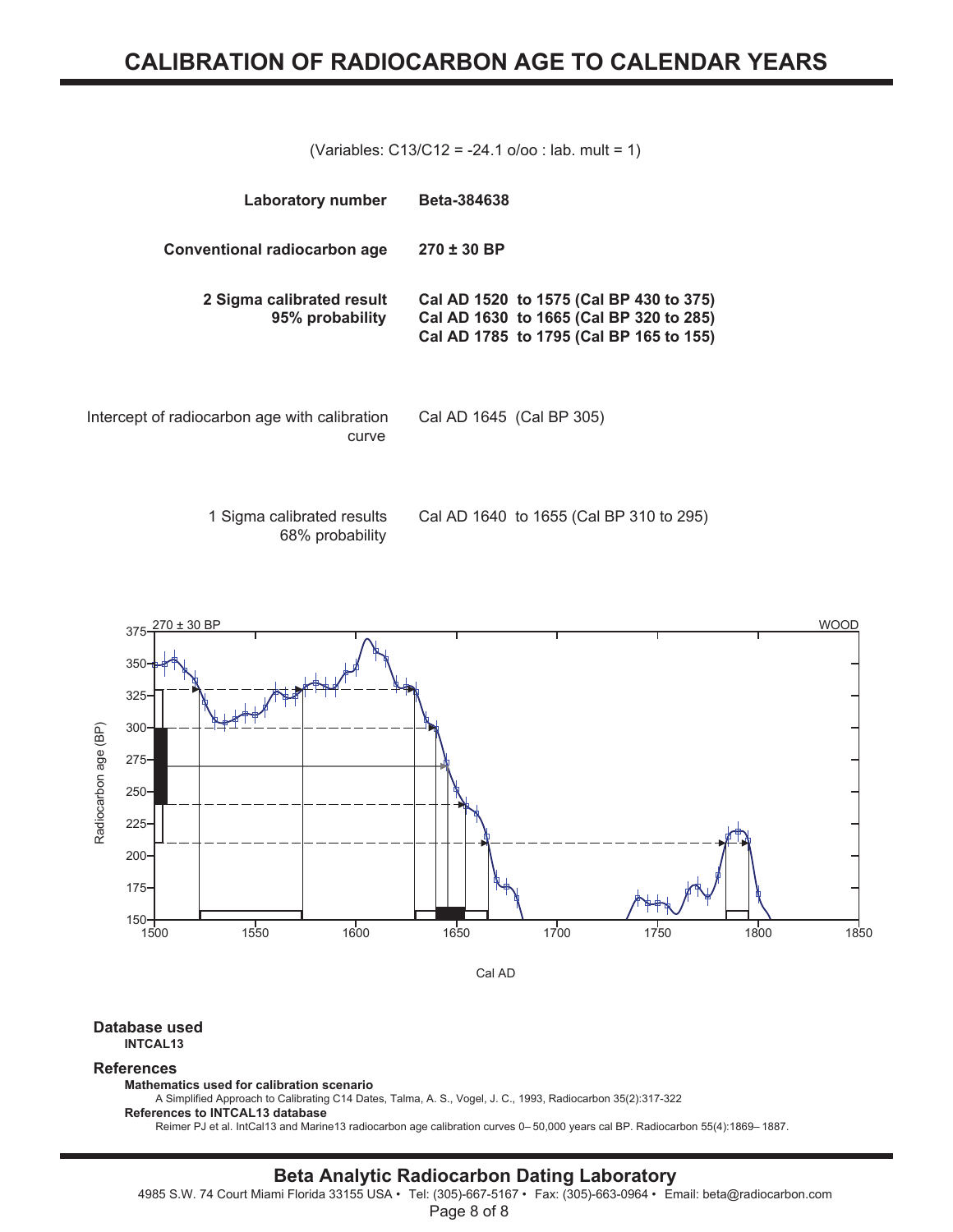(Variables: C13/C12 = -25.5 o/oo : lab. mult = 1)

| Laboratory number                                      | Beta-383171                                          |
|--------------------------------------------------------|------------------------------------------------------|
| <b>Conventional radiocarbon age</b>                    | $2510 \pm 30$ BP                                     |
| 2 Sigma calibrated result<br>95% probability           | Cal BC 790 to 540 (Cal BP 2740 to 2490)              |
| Intercept of radiocarbon age with calibration<br>curve | Cal BC 760 (Cal BP 2710)<br>Cal BC 675 (Cal BP 2625) |

| 1 Sigma calibrated results | Cal BC 770 to 745 (Cal BP 2720 to 2695) |
|----------------------------|-----------------------------------------|
| 68% probability            | Cal BC 685 to 665 (Cal BP 2635 to 2615) |
|                            | Cal BC 645 to 550 (Cal BP 2595 to 2500) |
|                            |                                         |



#### **Database used INTCAL13**

#### **References**

**Mathematics used for calibration scenario**

A Simplified Approach to Calibrating C14 Dates, Talma, A. S., Vogel, J. C., 1993, Radiocarbon 35(2):317-322 **References to INTCAL13 database**

Reimer PJ et al. IntCal13 and Marine13 radiocarbon age calibration curves 0– 50,000 years cal BP. Radiocarbon 55(4):1869– 1887.

# **Beta Analytic Radiocarbon Dating Laboratory**

4985 S.W. 74 Court Miami Florida 33155 USA • Tel: (305)-667-5167 • Fax: (305)-663-0964 • Email: beta@radiocarbon.com

Page 3 of 5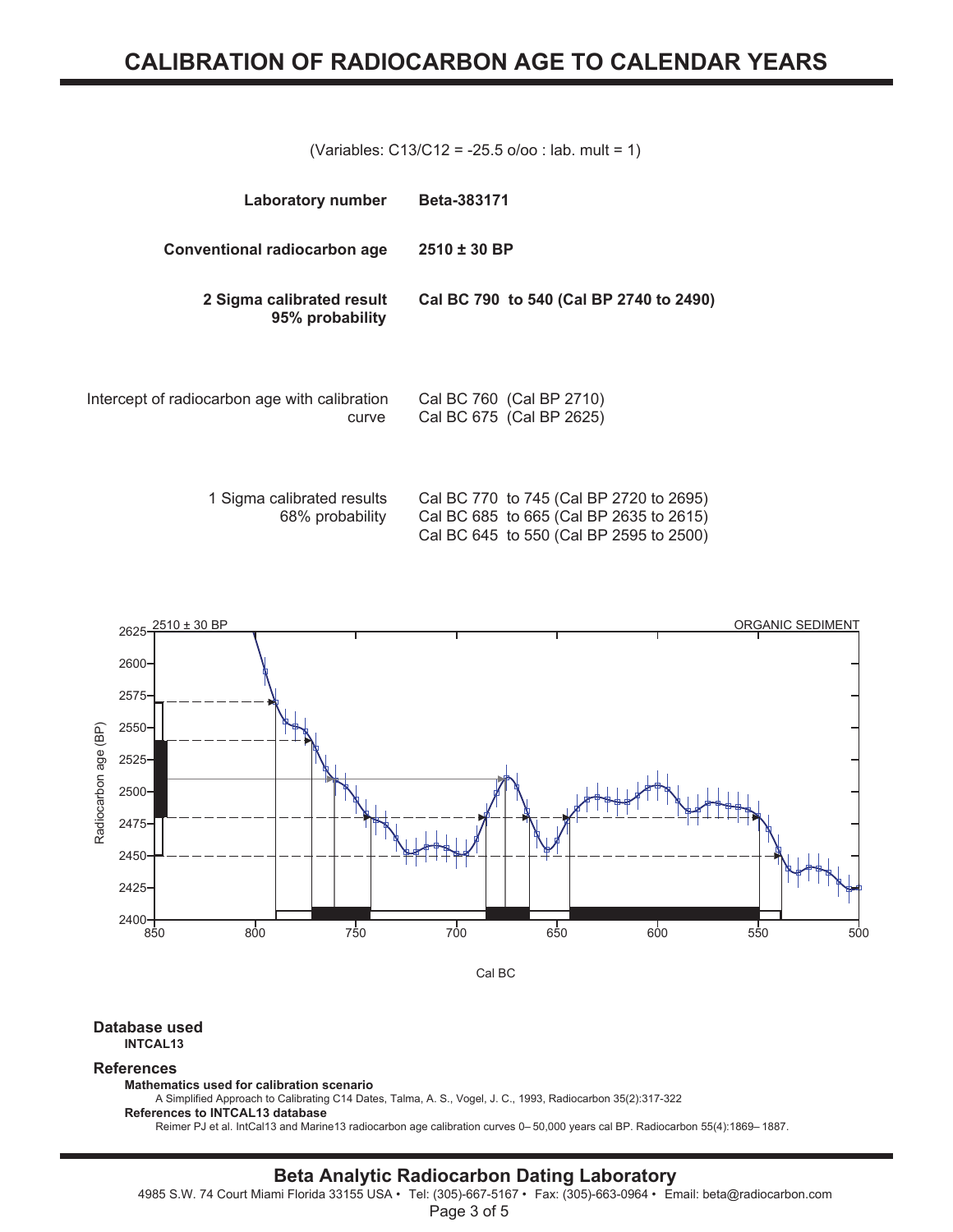(Variables: C13/C12 = -24.8 o/oo : lab. mult = 1)

| Laboratory number                                      | <b>Beta-383172</b>                                                                     |
|--------------------------------------------------------|----------------------------------------------------------------------------------------|
| Conventional radiocarbon age                           | $2990 \pm 30$ BP                                                                       |
| 2 Sigma calibrated result<br>95% probability           | Cal BC 1365 to 1360 (Cal BP 3315 to 3310)<br>Cal BC 1290 to 1120 (Cal BP 3240 to 3070) |
| Intercept of radiocarbon age with calibration<br>curve | Cal BC 1220 (Cal BP 3170)                                                              |

1 Sigma calibrated results 68% probability Cal BC 1260 to 1195 (Cal BP 3210 to 3145) Cal BC 1140 to 1130 (Cal BP 3090 to 3080)



**Database used INTCAL13**

#### **References**

**Mathematics used for calibration scenario**

A Simplified Approach to Calibrating C14 Dates, Talma, A. S., Vogel, J. C., 1993, Radiocarbon 35(2):317-322 **References to INTCAL13 database**

Reimer PJ et al. IntCal13 and Marine13 radiocarbon age calibration curves 0– 50,000 years cal BP. Radiocarbon 55(4):1869– 1887.

### **Beta Analytic Radiocarbon Dating Laboratory**

4985 S.W. 74 Court Miami Florida 33155 USA • Tel: (305)-667-5167 • Fax: (305)-663-0964 • Email: beta@radiocarbon.com

Page 4 of 5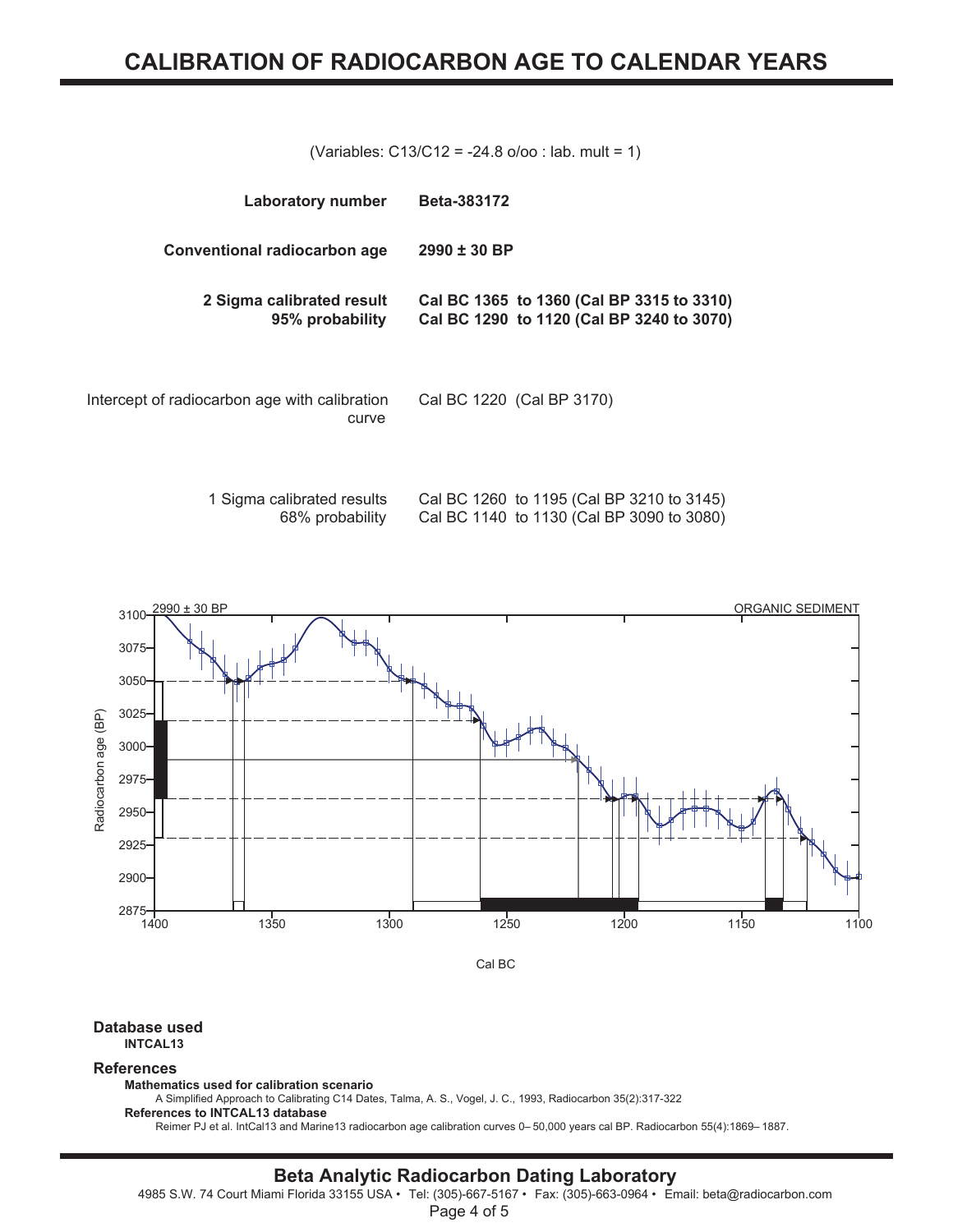(Variables: C13/C12 = -26.5 o/oo : lab. mult = 1)

| Laboratory number                                      | <b>Beta-383173</b>                      |
|--------------------------------------------------------|-----------------------------------------|
| <b>Conventional radiocarbon age</b>                    | $1240 \pm 30$ BP                        |
| 2 Sigma calibrated result<br>95% probability           | Cal AD 680 to 880 (Cal BP 1270 to 1070) |
| Intercept of radiocarbon age with calibration<br>curve | Cal AD 770 (Cal BP 1180)                |

1 Sigma calibrated results 68% probability Cal AD 715 to 745 (Cal BP 1235 to 1205) Cal AD 765 to 775 (Cal BP 1185 to 1175)



**Database used INTCAL13**

#### **References**

**Mathematics used for calibration scenario**

A Simplified Approach to Calibrating C14 Dates, Talma, A. S., Vogel, J. C., 1993, Radiocarbon 35(2):317-322 **References to INTCAL13 database**

Reimer PJ et al. IntCal13 and Marine13 radiocarbon age calibration curves 0– 50,000 years cal BP. Radiocarbon 55(4):1869– 1887.

## **Beta Analytic Radiocarbon Dating Laboratory**

4985 S.W. 74 Court Miami Florida 33155 USA • Tel: (305)-667-5167 • Fax: (305)-663-0964 • Email: beta@radiocarbon.com

Page 5 of 5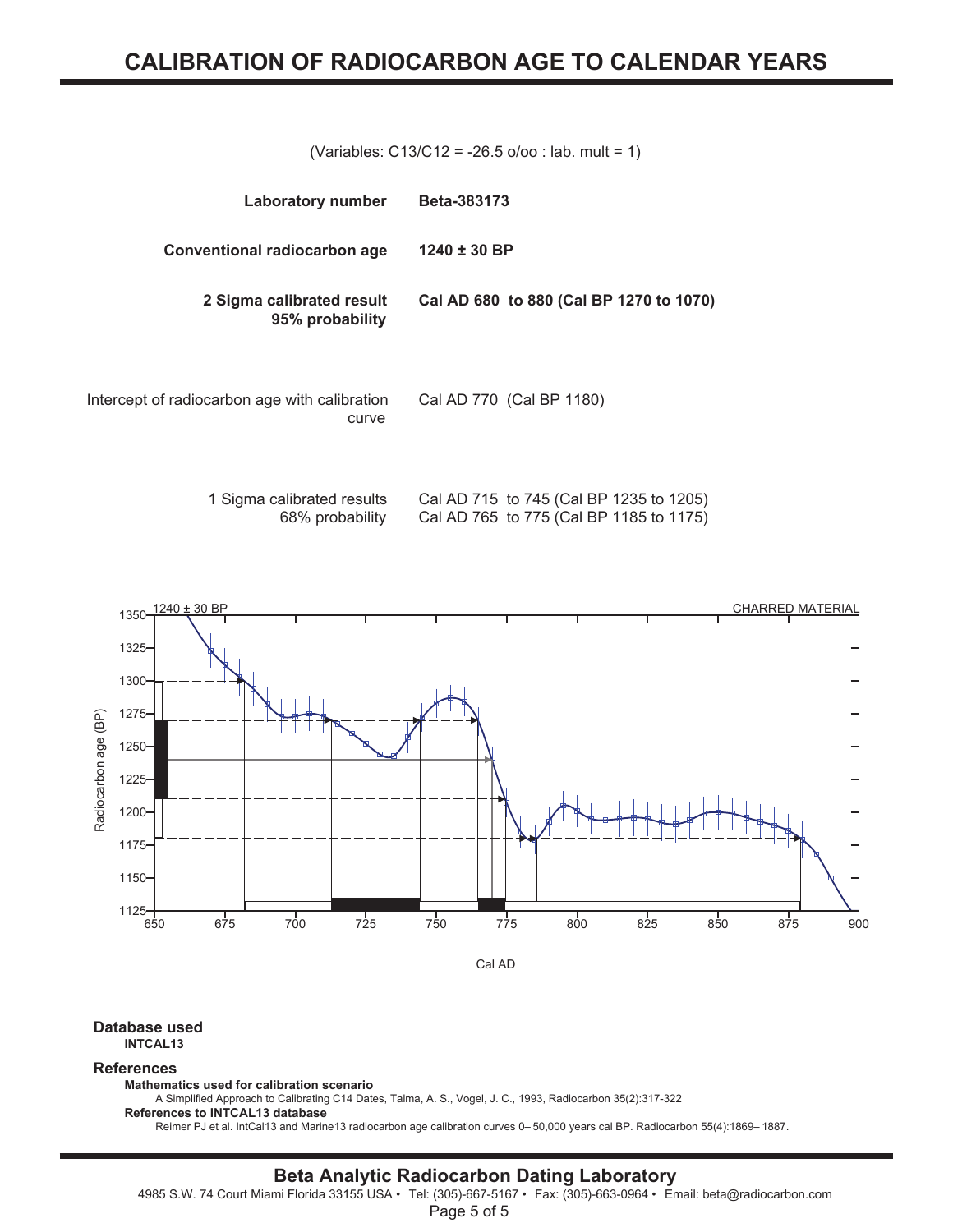(Variables: C13/C12 = -25.3 o/oo : lab. mult = 1)

| Laboratory number                                      | Beta-382784                             |
|--------------------------------------------------------|-----------------------------------------|
| Conventional radiocarbon age                           | $1240 \pm 30$ BP                        |
| 2 Sigma calibrated result<br>95% probability           | Cal AD 680 to 880 (Cal BP 1270 to 1070) |
| Intercept of radiocarbon age with calibration<br>curve | Cal AD 770 (Cal BP 1180)                |

1 Sigma calibrated results 68% probability Cal AD 715 to 745 (Cal BP 1235 to 1205) Cal AD 765 to 775 (Cal BP 1185 to 1175)



**Database used INTCAL13**

#### **References**

**Mathematics used for calibration scenario**

A Simplified Approach to Calibrating C14 Dates, Talma, A. S., Vogel, J. C., 1993, Radiocarbon 35(2):317-322 **References to INTCAL13 database**

Reimer PJ et al. IntCal13 and Marine13 radiocarbon age calibration curves 0– 50,000 years cal BP. Radiocarbon 55(4):1869– 1887.

### **Beta Analytic Radiocarbon Dating Laboratory**

4985 S.W. 74 Court Miami Florida 33155 USA • Tel: (305)-667-5167 • Fax: (305)-663-0964 • Email: beta@radiocarbon.com

Page 11 of 15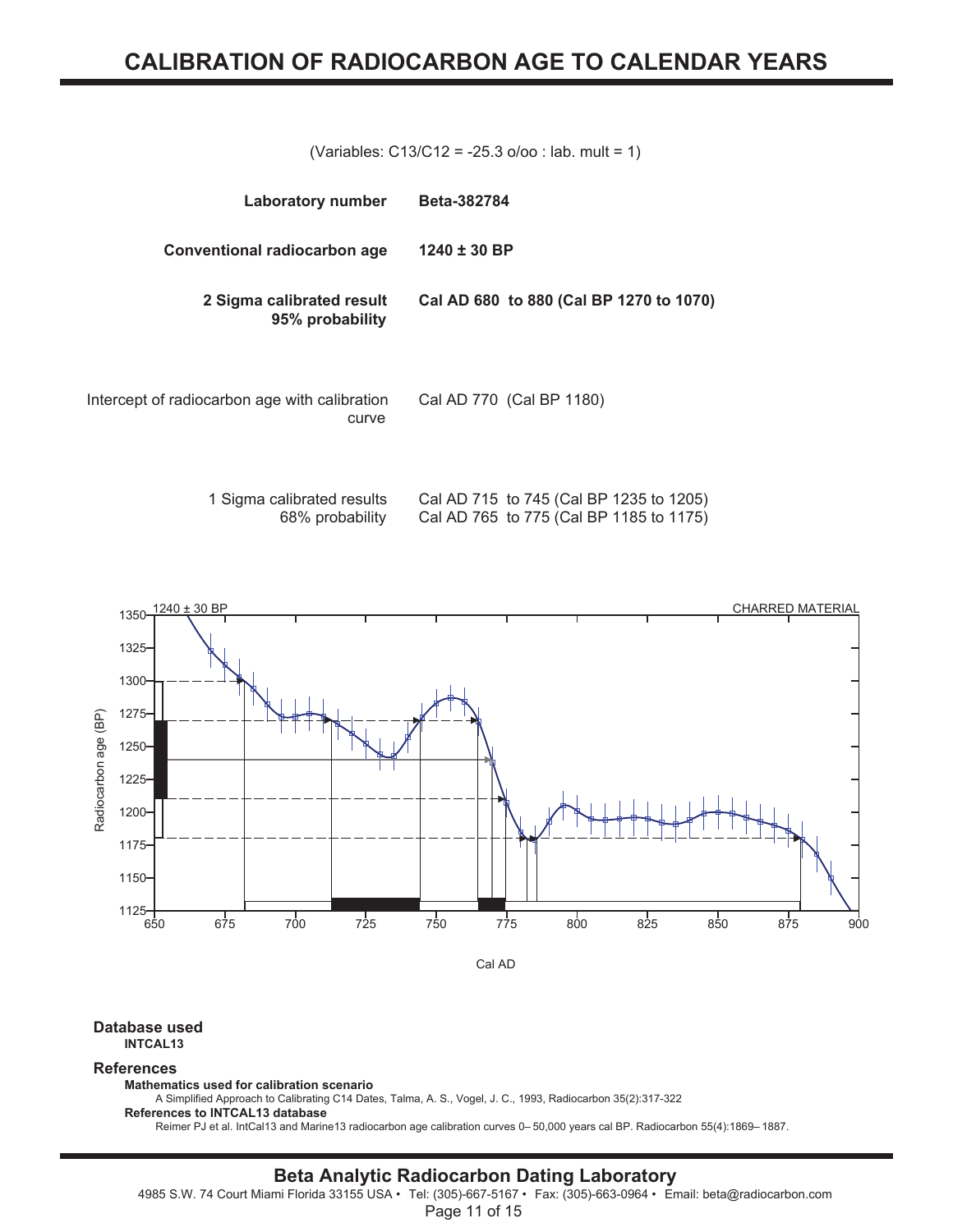(Variables: C13/C12 = -25.1 o/oo : lab. mult = 1)

| Laboratory number                                      | Beta-382785                             |
|--------------------------------------------------------|-----------------------------------------|
| <b>Conventional radiocarbon age</b>                    | $1590 \pm 30$ BP                        |
| 2 Sigma calibrated result<br>95% probability           | Cal AD 400 to 545 (Cal BP 1550 to 1405) |
| Intercept of radiocarbon age with calibration<br>curve | Cal AD 425 (Cal BP 1525)                |

1 Sigma calibrated results 68% probability Cal AD 420 to 475 (Cal BP 1530 to 1475) Cal AD 485 to 535 (Cal BP 1465 to 1415)



**Database used INTCAL13**

#### **References**

**Mathematics used for calibration scenario**

A Simplified Approach to Calibrating C14 Dates, Talma, A. S., Vogel, J. C., 1993, Radiocarbon 35(2):317-322 **References to INTCAL13 database**

Reimer PJ et al. IntCal13 and Marine13 radiocarbon age calibration curves 0– 50,000 years cal BP. Radiocarbon 55(4):1869– 1887.

### **Beta Analytic Radiocarbon Dating Laboratory**

4985 S.W. 74 Court Miami Florida 33155 USA • Tel: (305)-667-5167 • Fax: (305)-663-0964 • Email: beta@radiocarbon.com

Page 12 of 15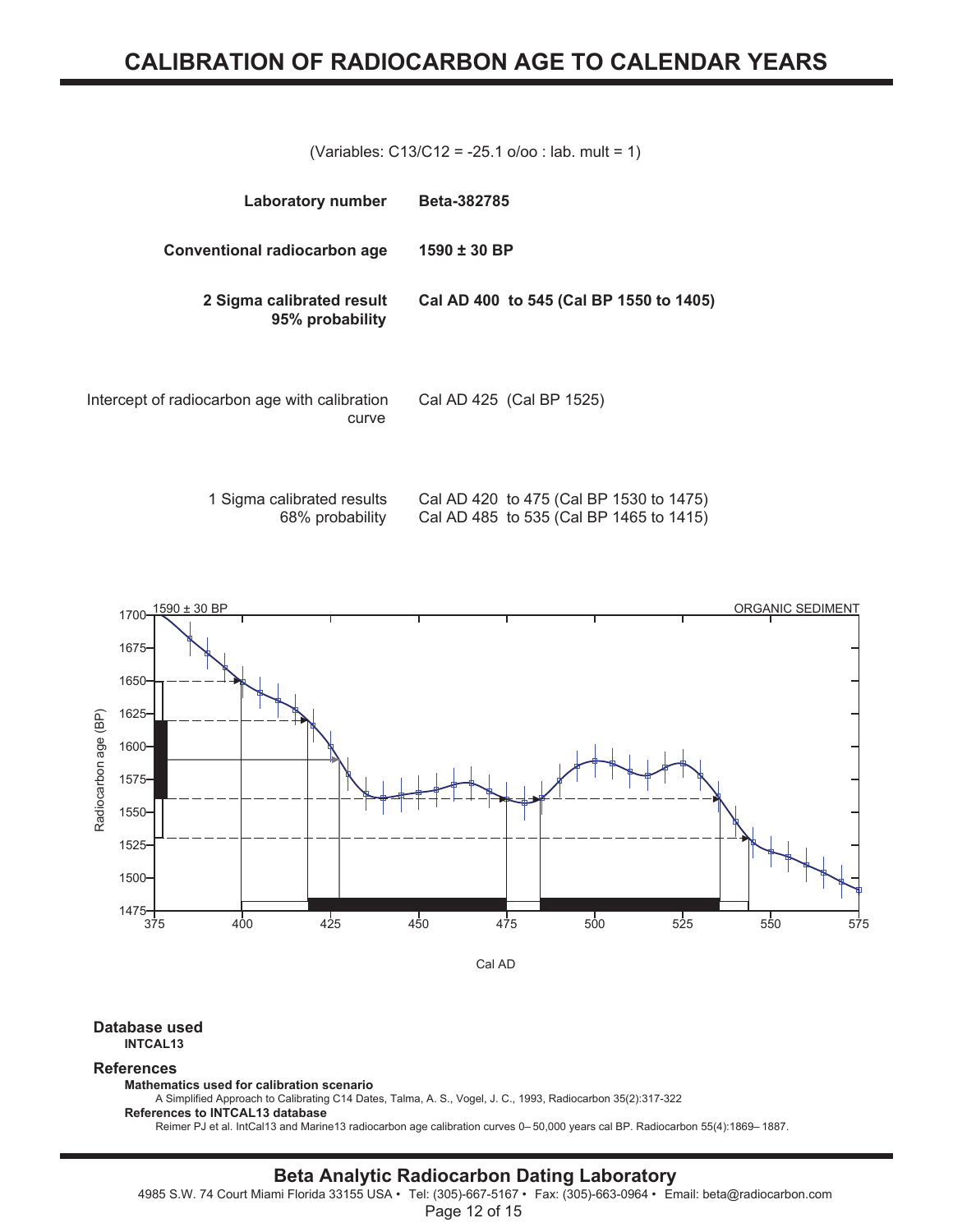(Variables: C13/C12 = -23.6 o/oo : lab. mult = 1)

| <b>Laboratory number</b>                               | Beta-382786                                                                        |
|--------------------------------------------------------|------------------------------------------------------------------------------------|
| Conventional radiocarbon age                           | $1760 \pm 30$ BP                                                                   |
| 2 Sigma calibrated result<br>95% probability           | Cal AD 220 to 345 (Cal BP 1730 to 1605)<br>Cal AD 370 to 375 (Cal BP 1580 to 1575) |
| Intercept of radiocarbon age with calibration<br>curve | Cal AD 255 (Cal BP 1695)<br>Cal AD 300 (Cal BP 1650)<br>Cal AD 315 (Cal BP 1635)   |

| 1 Sigma calibrated results | Cal AD 240 to 265 (Cal BP 1710 to 1685) |  |
|----------------------------|-----------------------------------------|--|
| 68% probability            | Cal AD 275 to 330 (Cal BP 1675 to 1620) |  |



#### **Database used INTCAL13**

#### **References**

**Mathematics used for calibration scenario**

A Simplified Approach to Calibrating C14 Dates, Talma, A. S., Vogel, J. C., 1993, Radiocarbon 35(2):317-322 **References to INTCAL13 database**

Reimer PJ et al. IntCal13 and Marine13 radiocarbon age calibration curves 0– 50,000 years cal BP. Radiocarbon 55(4):1869– 1887.

# **Beta Analytic Radiocarbon Dating Laboratory**

4985 S.W. 74 Court Miami Florida 33155 USA • Tel: (305)-667-5167 • Fax: (305)-663-0964 • Email: beta@radiocarbon.com

Page 13 of 15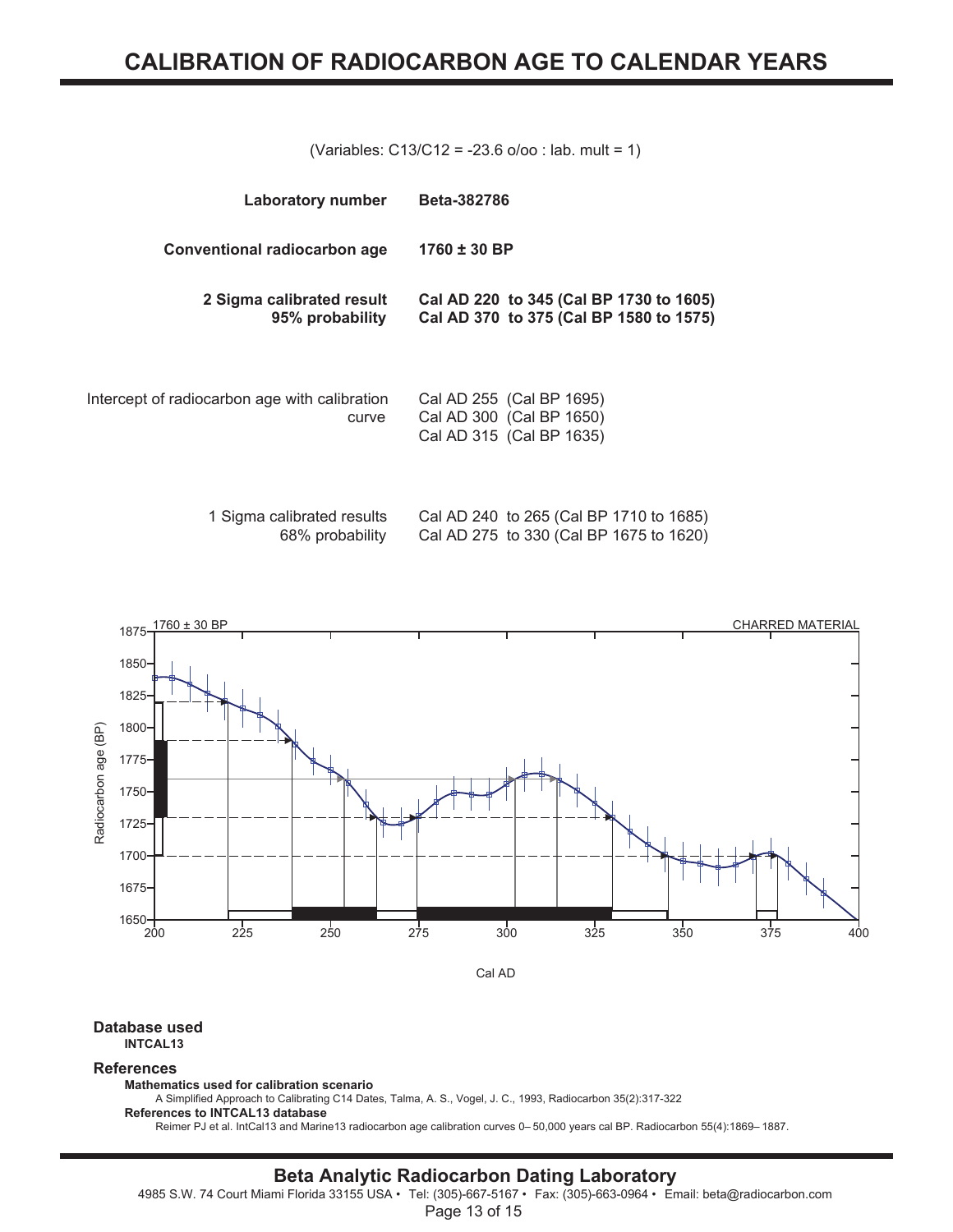(Variables: C13/C12 = -22.9 o/oo : lab. mult = 1)

| Laboratory number                                      | <b>Beta-382787</b>                                                                                                            |
|--------------------------------------------------------|-------------------------------------------------------------------------------------------------------------------------------|
| Conventional radiocarbon age                           | $1630 \pm 30$ BP                                                                                                              |
| 2 Sigma calibrated result<br>95% probability           | Cal AD 380 to 435 (Cal BP 1570 to 1515)<br>Cal AD 460 to 465 (Cal BP 1490 to 1485)<br>Cal AD 490 to 535 (Cal BP 1460 to 1415) |
| Intercept of radiocarbon age with calibration<br>curve | Cal AD 415 (Cal BP 1535)                                                                                                      |

1 Sigma calibrated results 68% probability Cal AD 395 to 425 (Cal BP 1555 to 1525)



#### **Database used INTCAL13**

#### **References**

**Mathematics used for calibration scenario**

A Simplified Approach to Calibrating C14 Dates, Talma, A. S., Vogel, J. C., 1993, Radiocarbon 35(2):317-322 **References to INTCAL13 database**

Reimer PJ et al. IntCal13 and Marine13 radiocarbon age calibration curves 0– 50,000 years cal BP. Radiocarbon 55(4):1869– 1887.

## **Beta Analytic Radiocarbon Dating Laboratory**

4985 S.W. 74 Court Miami Florida 33155 USA • Tel: (305)-667-5167 • Fax: (305)-663-0964 • Email: beta@radiocarbon.com

Page 14 of 15